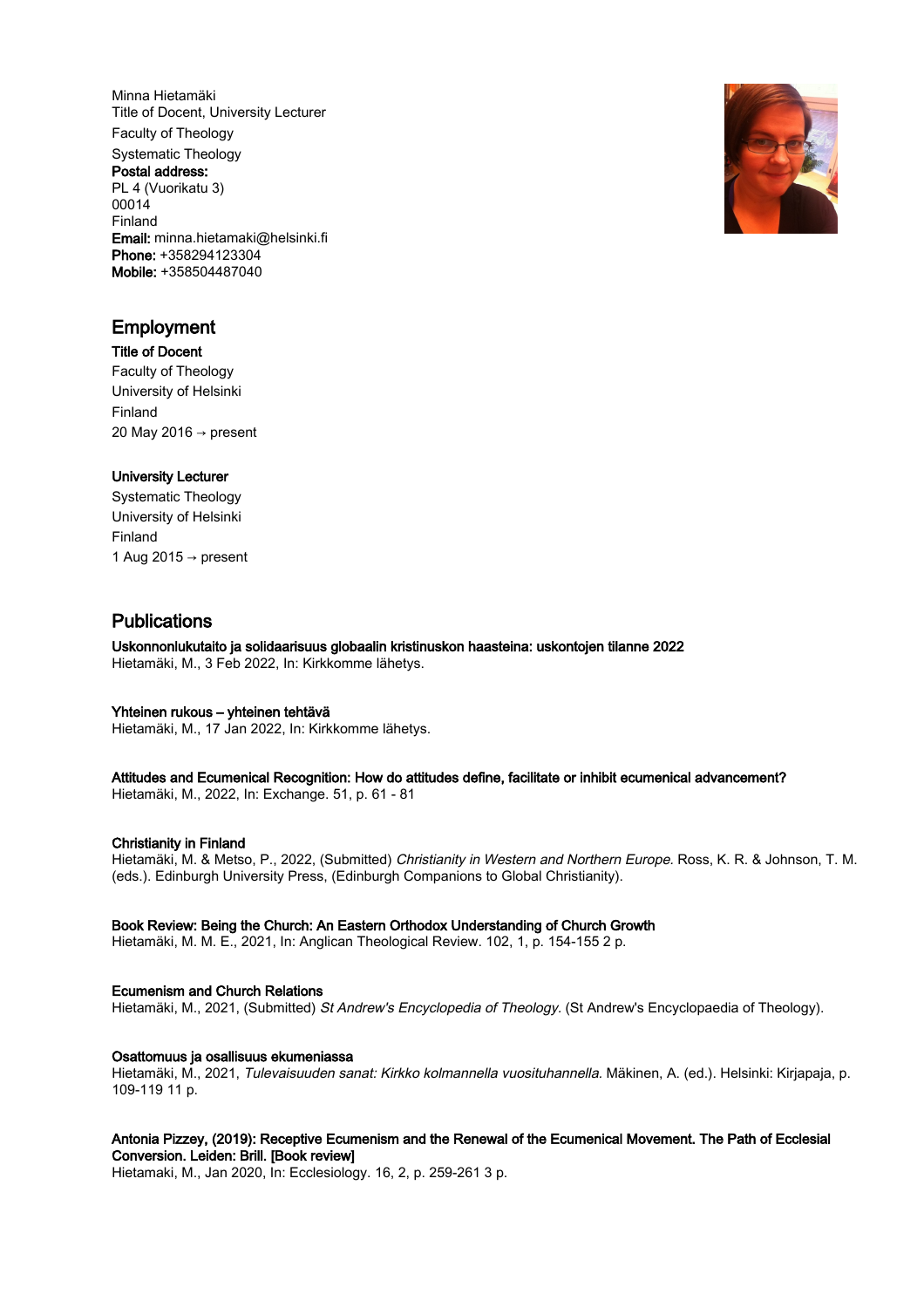#### Finnish Luther Studies, Lutheran Dialogues, and Ecclesial Learning

Saarinen, R. & Hietamäki, M., 2020, (Accepted/In press) Receptive Ecumenism as Transformative Ecclesial Learning: Walking the Way to a Church Re-formed. D. Murray, P., Ryan, G. A. & Lakeland, P. (eds.). Oxford: Oxford University Press

#### "With Love for the Truth, with Charity, with Humility": Attitudes and Ecumenical Recognition

Hietamäki, M., Jun 2019, Apprehending love : theological and philosophical inquiries. Kärkkäinen, P. & Vainio, O-P. (eds.). Helsinki: Luther-Agricola-Society, (Schriften der Luther-Agricola-Gesellschaft; no. 73).

#### Hyväksyvä tunnustaminen kouluympäristössä

Hietamäki, M., 2019, Helsingin yliopisto, teologinen tiedekunta, 4 p.

#### Just Do It? Ecumenical Recognition and Reception

Hietamäki, M. M. E. (ed.), 2018, Leipzig: Evangelische Verlagsanstalt GmbH . 414 p. (Beihefte Zur Okumenischen Rundschau; no. 117)

#### Aava: lukion uskonto. 3, Avaa näkymiä maailmanuskontoihin

Hietamäki, M. M. E., Airaksinen, T. H., Härkönen, M. M., Kavonius, M., Viitamäki, M. J., Vesterinen, I. & Pankka, I-M., 2017, Helsinki: Edukustannus. 142 p.

#### Doctrine of the Church

Hietamäki, M. M. E., 2017, *Encyclopedia of Martin Luther and the Reformation*. Lamport, M. A. (ed.). Lanham: Rowman & Littlefield Publishers

#### Ecumenical Recognition and the Toleration of Otherness

Hietamäki, M. M. E., 2017, The Origin of Religion: Perspective from Philosophy, Theology, and Religious Studies. Appelqvist, H. & Eklund, D-J. (eds.). Helsinki: Luther-Agricola-Society, p. 253-264 10 p. (Schriften der Luther-Agricola-Gesellschaft; no. 71).

#### Hyväksyvä tunnustaminen ekumeenisessa toiminnassa

Hietamäki, M. M. E., 2017, Uskonto ja kamppailu tunnustamisesta. Haara, H. & Palmén, R. (eds.). Helsinki: Suomalainen teologinen kirjallisuusseura, (Suomalaisen teologisen kirjallisuusseuran julkaisuja; no. 285).

#### Joint Declaration on the Doctrine of Justification

Hietamäki, M. M. E., 2017, *Encyclopedia of Martin Luther and the Reformation.* Lamport, M. A. (ed.). Lanham: Rowman & Littlefield Publishers

#### Lutheran ecclesiologies

Hietamäki, M. M. E., 2017, *Encyclopedia of Martin Luther and the Reformation.* Lamport, M. A. (ed.). Lanham: Rowman & Littlefield Publishers

#### Olav Fykse Tveit: The Truth We Owe Each other: Mutual Accountability in the Ecumenical Movement [Book review]

Hietamäki, M. M. E., 2017, In: Anglican Theological Review. 99, 4

#### Theological Dialogue with Classical Pentecostals: Challenges and Opportunities by Jelle Creemers

Hietamäki, M., 2017, In: Ecclesiology. 13, 2, p. 259-261 3 p.

#### Aava. Lukion uskonto 1: Avaa näkymiä uskontoo

Hietamäki, M. M. E., Raunio-Hannula, O., Visala, A. O., Tolonen, A-L., Stewart, T. R., Vainio, S. & Visala, A. O., Mar 2016 , Helsinki: Edukustannus. 206 p.

## Joonas Maristo ja Andrei Sergejeff (toim.): Aikamme Monta islamia. Helsinki: Gaudeamus, 2015. [Kirja-arvostelu]

Hietamäki, M. M. E., Jan 2016, In: Teologinen Aikakauskirja. 121, 2, p. 176-178 3 p.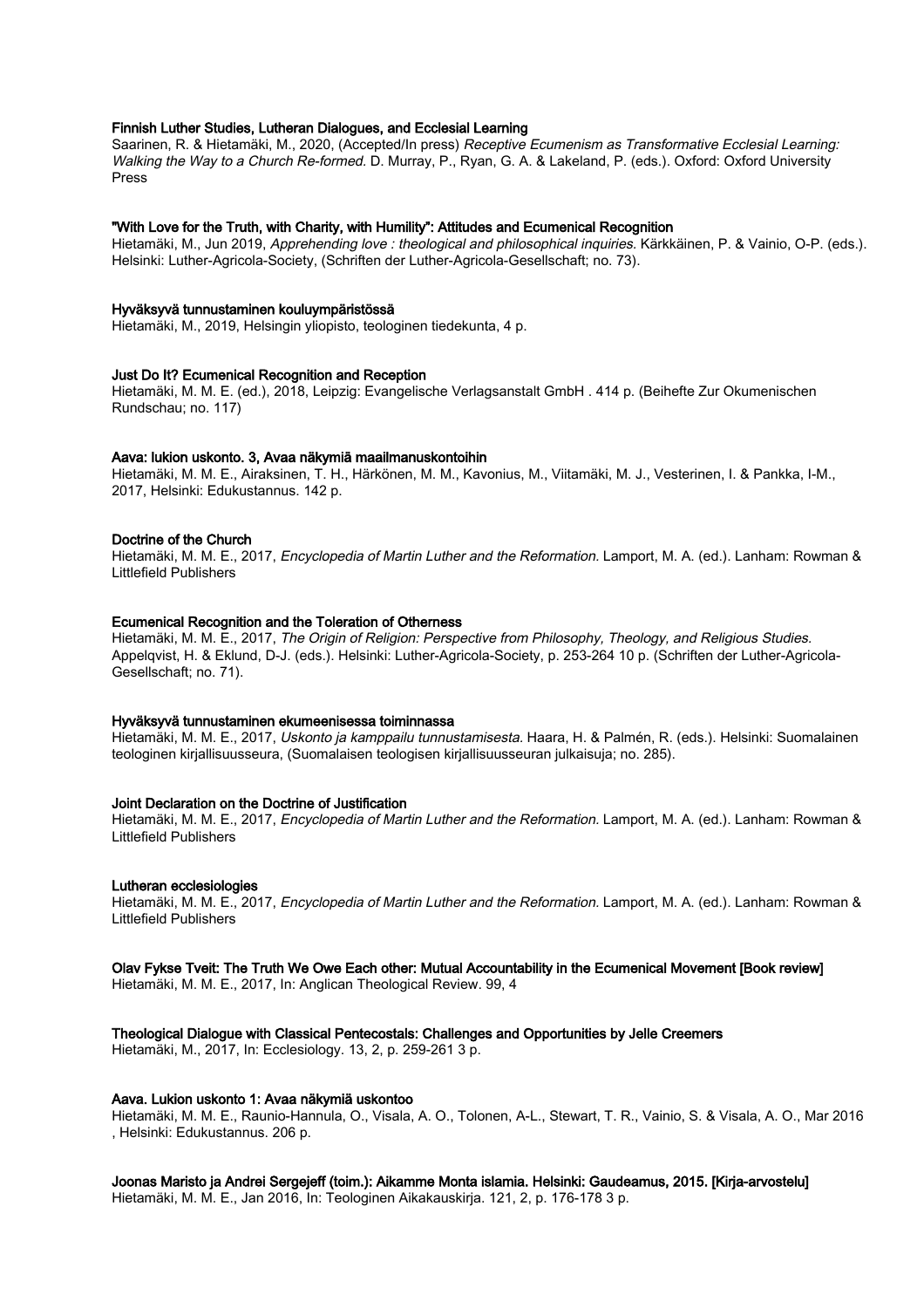#### Aava. Lukion uskonto 2: Avaa näkymiä kristinuskoon

Hietamäki, M. M. E., Hankela, E. A., Meriläinen, J. P., Pauliina, K. & Vainio, S., 2016, Helsinki: Edukustannus. 220 p.

#### Ekumeeniset metodit: miksi, miten, mihin?

Hietamäki, M. M. E., 2016, In: Teologinen Aikakauskirja. 2016, 4, p. 293-305 13 p.

#### Tunnustamisen tiellä: ekumeenisia menetelmiä eilen ja tänään

Hietamäki, M. M. E., 2016, In: Teologia.fi. 2016, 3

#### Vastakkainasettelusta yhteyteen: Katolilaiset ja luterilaiset vuoropuhelussa

Hietamäki, M. M. E., 2016, Vuosikirja 2016: Reformaatio 500 vuotta. Latvala, P. & Lampinen-Engvist, O. (eds.). Helsinki: Suomen Kirkkohistoriallinen Seura (Finnish Society for Church History), (Suomen kirkkohistoriallisen seuran vuosikirja; no. 106).

#### Hyväksyvä tunnustaminen ekumenian metodina ja teologisena kysymyksenä

Hietamäki, M. M. E., 1 Oct 2015, Uskonto ja identiteettipolitiikka: Suomalaisen Teologisen Kirjallisuusseuran symposiumissa marraskuussa 2014 pidetyt esitelmät. Hellqvist, E., Hietamäki, M. & Pihkala, P. (eds.). Helsinki: Suomalainen teologinen kirjallisuusseura, 19 p. (Suomen teologisen kirjallisuusseuran julkaisuja; vol. 281).

#### Ehtoollisvieraanvaraisuus luterilaisissa kirkoissa: ekumeeninen näkökulma

Hietamäki, M. M. E., 22 Sep 2015, In: Ortodoksia. 55, p. 130-137 8 p.

#### Ecumenical Recognition in the Faith and Order Movement

Hietamäki, M., 25 Jun 2015, In: Open Theology. 1, 1, p. 204–219 16 p.

#### Differentiated Consensus within the Church as Koinonia: The Question of Church Order in Lutheran-Roman Catholic **Dialogues**

Hietamäki, M., 2015, (Accepted/In press) The Arduous Journey from Consensus to Communio: Ecclesiology in the Dialogue between the Roma Catholic, Lutheran and Anglican Churches. Peeters

#### One Apostolicity or Many Apostolicities? The Question of Episcopacy in Meissen, Porvoo and Called to Common Mission

Hietamäki, M., 2015, (Accepted/In press) The Arduous Journey from Consensus to Communio: Ecclesiology in the Dialogue Between the Roman Catholic, Lutheran and Anglican Churches. Leuven: Peeters

#### Uskonto ja identiteettipolitiikka

Hellqvist, E. I. (ed.), Hietamäki, M. M. E. (ed.) & Pihkala, P. P. (ed.), 2015, Helsinki: Suomalainen teologinen kirjallisuusseura. 222 p.

#### Understanding Ecclesial Communion: A Survey of Documents Arising from Ecumenical Dialogues of the Lutheran World **Federation**

Hietamäki, M., 31 Aug 2014, Understanding the Gift of Communion: The Quest for a Shared Self-Understanding of the Lutheran Communion. A Reader. Geneva, p. 29-54 25 p.

#### Recognition and Ecumenical Recognition: Distinguishing the Idea of Recognition in Modern Ecumenism

Hietamäki, M., 2014, In: Neue Zeitschrift für systematische Theologie und Religionsphilosophie.. 19, 4, p. 454-472 19 p.

#### Ecumenical Consensus. Contemporary Challenges and Possible Solutions

Hietamäki, M., 2013, Believing in Community. De Mey, P., De Witte, P. & Mannion, G. (eds.). p. 421-432 12 p.

#### Finding Warmth in the Ecumenical Winter: A Nordic Viewpoint

Hietamäki, M., 2013, In: Ecumenical review . 65, 3, p. 368-375 8 p.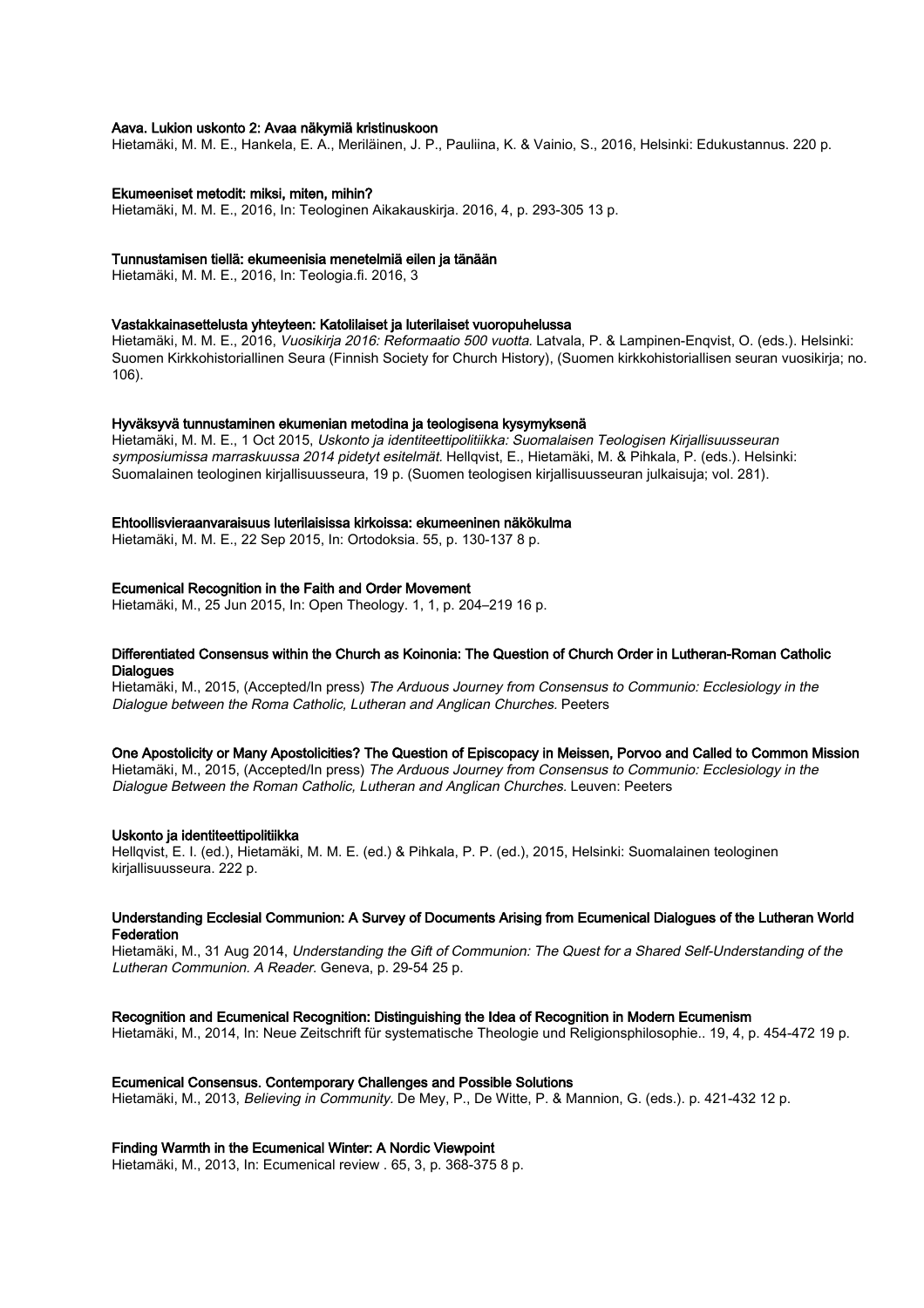#### Walking Together in a House of Mirrors

Hietamäki, M., 2013, In: Ecumenical review . 65, 3, p. 345-348 4 p.

#### Called to be the One Church: How Much Diversity is Enough?

Hietamäki, M., 2012, Called to Be the One Church: Faith and Order at Crete. Gibaut, J. (ed.). WCC, p. 61-65 6 p.

#### Ecumenical Relations and Agreements in Nordic Churches – Consequences and compatibility

Hietamäki, M., 2012, Nordic Folk Church Ecclesiologies: Dimensions – Concerns – Challenges. Borgegård, G. (ed.). Ekumenik i Norden, 15 p. (Ekumenik i Norden).

#### Agreeable Agreement: An Examination of the Quest for Consensus in Ecumenical Dialogue

Hietamäki, M., 17 Apr 2010, London: T & T Clark. 272 p. (Ecclesiological Investigations; vol. 8)

#### Ecumenical Reception: Its Challenge and Opportunity by William G. Rush

Hietamäki, M., 2010, In: Dialog. 49, 1, p. 79-80 2 p., DOI: 10.1111/j.1540-6385.2009.00504.x.

#### Teologisia lähtökohtia ekumeeniselle kasvatukselle

Hietamäki, M., 2010, Ekumeeninen kasvatus: Mitä opimme toisiltamme?. Laine, A. & Torppa, M. (eds.). Helsinki: Suomen lähetysseura, 15 p. 3

#### The Ecumenical Relevance of the Marks of the Church: The Role and Meaning of the Confession to the One, Holy, Catholic and Apostolic Church in Ecumenical Discussions

Hietamäki, M., 12 Jun 2009, The One, Holy, Catholic and Apostolic Church: Some Lutheran and Ecumenical Perspectives. Grosshans, H-P. (ed.). Geneva: Lutheran World Federation, p. 49-64 16 p.

## Agreeable agreement: an examination into the ecumenical quest for a solid consensus in light of bilateral doctrinal dialogues among Anglicans, Lutherans and Roman Catholics

Hietamäki, M., 2008, [Helsinki]: [M. Hietamäki]. 294 p.

#### Consensus Ecumenism: A Reappraisal: The Critique of Consensus Ecumenism and the Possibility of a Differentiated **Consensus**

Hietamäki, M., 2008, Ökumene der Zukunft: Hermeneutische Perspektiven und die Suche nach Identität. Lakkis, S., Höschele, S. & Schardien, S. (eds.). Frankfurt: Verlag O. Lembeck cop., p. 29-55 27 p. (Beihefte zur Ökumenische Rundschau; vol. 81).

#### Is Comparative Ecclesiology Enough for the Oikoumene? Remarks on the Adequacy of Haight's Comparative Ecclesiology in the Light of Recent Lutheran-Roman Catholic Dialogues

Hietamäki, M., 2008, The Promise of Comparative Ecclesiology. Mannion, G. (ed.). Continuum, p. 89-105 17 p. (Ecclesiological Investigations).

#### Merely Partners in the Fishing Business

Hietamäki, M., 2007, In: Ecumenical Trends. 2007, 35/1, p. 1-7 7 p.

## Activities

## Teologiset teemat Kirkkojen maailmanneuvoston CWME:n asiakirjoissa Arushasta Karlsruheen

Minna Hietamäki (Speaker) 17 Mar 2022

#### Ekumenia ja kirkon lähetystehtävä luterilaisesta näkökulmasta

Minna Hietamäki (Speaker) 14 Dec 2021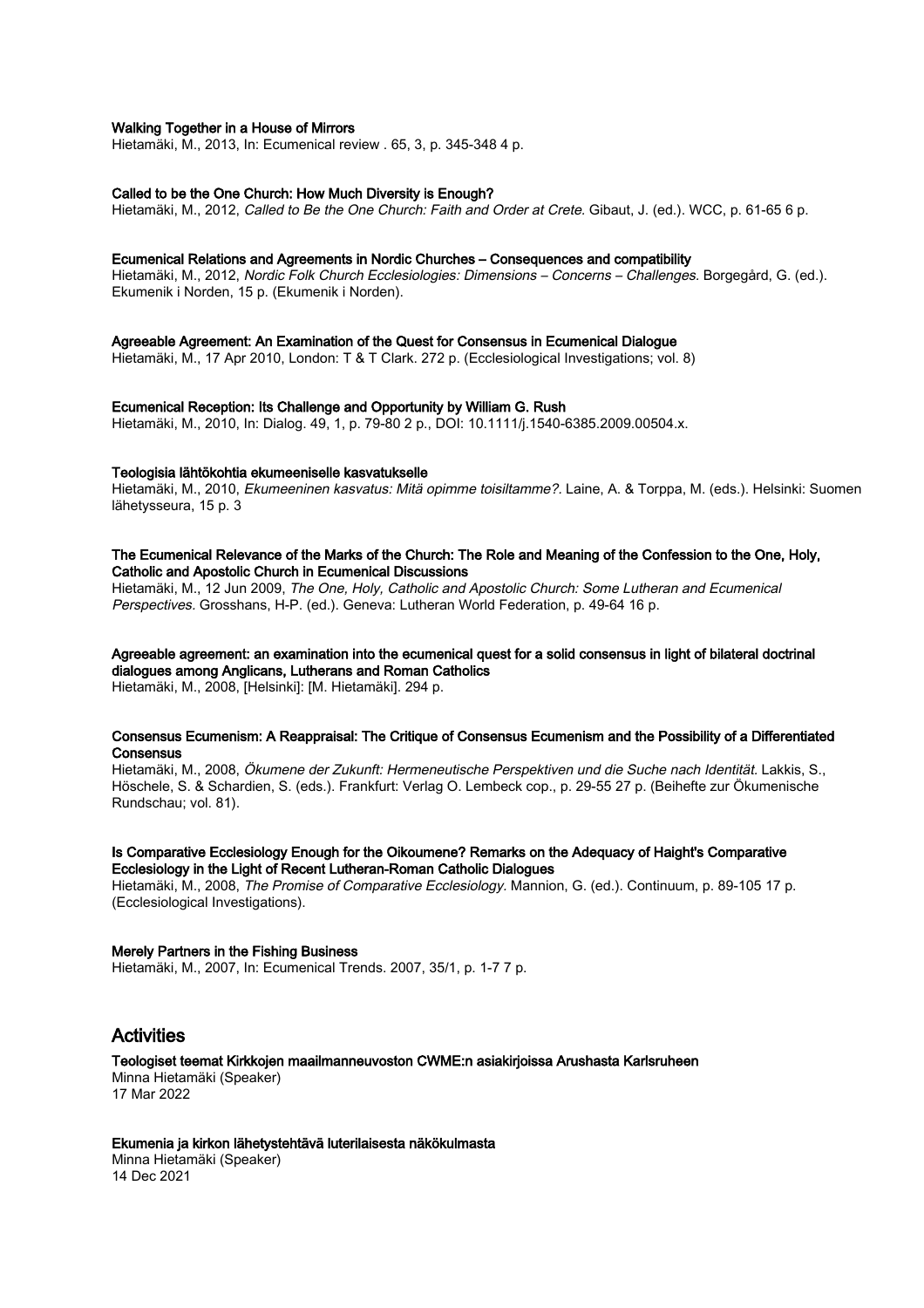Muutosta missiolla

Minna Hietamäki (Attendee) 9 Nov 2021

Juhlat julkisessa tilassa katsomusten välisen kohtaamisen ja tunnustamisen mahdollisuutena

Minna Hietamäki (Speaker) 13 Apr 2021

#### Ajankohtaisia asioita Faith and Order -komissiossa

Minna Hietamäki (Speaker) 4 Dec 2020

#### Kulttuuriseen moninaisuuteen liittyvä osaaminen perusopetuksessa -hankewebinaari

Anuleena Kimanen (Speaker: Presenter), Aino-Elina Kilpeläinen (Speaker: Presenter), Tapani Innanen (Speaker: Presenter) & Minna Hietamäki (Attendee) 25 Nov 2020

#### Kulttuurisen moninaisuuden hankkeet -webinaari (OPH)

Minna Hietamäki (Attendee) 25 Nov 2020

## Miten tasa-arvo toteutuu kirkossa?

Minna Hietamäki (Speaker: Presenter) 10 Nov 2020

#### Ekumenian perusteet

Minna Hietamäki (Speaker) 23 Oct 2020

Teologian ja uskonnontutkimuksen päivät 2020 | Research Conference in Theology and Religion

Minna Hietamäki (Speaker: Chair) 10 Sep 2020 → 11 Sep 2020

### European Church Leaders' Consultation / Lutheran World Federation

Minna Hietamäki (Member of organizing committee) Mar 2020 → Sep 2020

Freedom of religion or belief in current international development cooperation - a faith based perspective Minna Hietamäki (Consultant) Mar 2020 → Aug 2020

Lutheran identity dialogue group, Lutheran World Federation (External organisation) Minna Hietamäki (Member)

Mar 2020 → …

Ekumeenisten asioiden toimikunta, Suomen Evankelis-luterilainen kirkko (External organisation) Minna Hietamäki (Member) Jan 2020 → …

Ekumeenisten yhteyksien työryhmä, Suomen evankelis-luterilainen kirkko (External organisation) Minna Hietamäki (Member) Jan 2020 → Dec 2020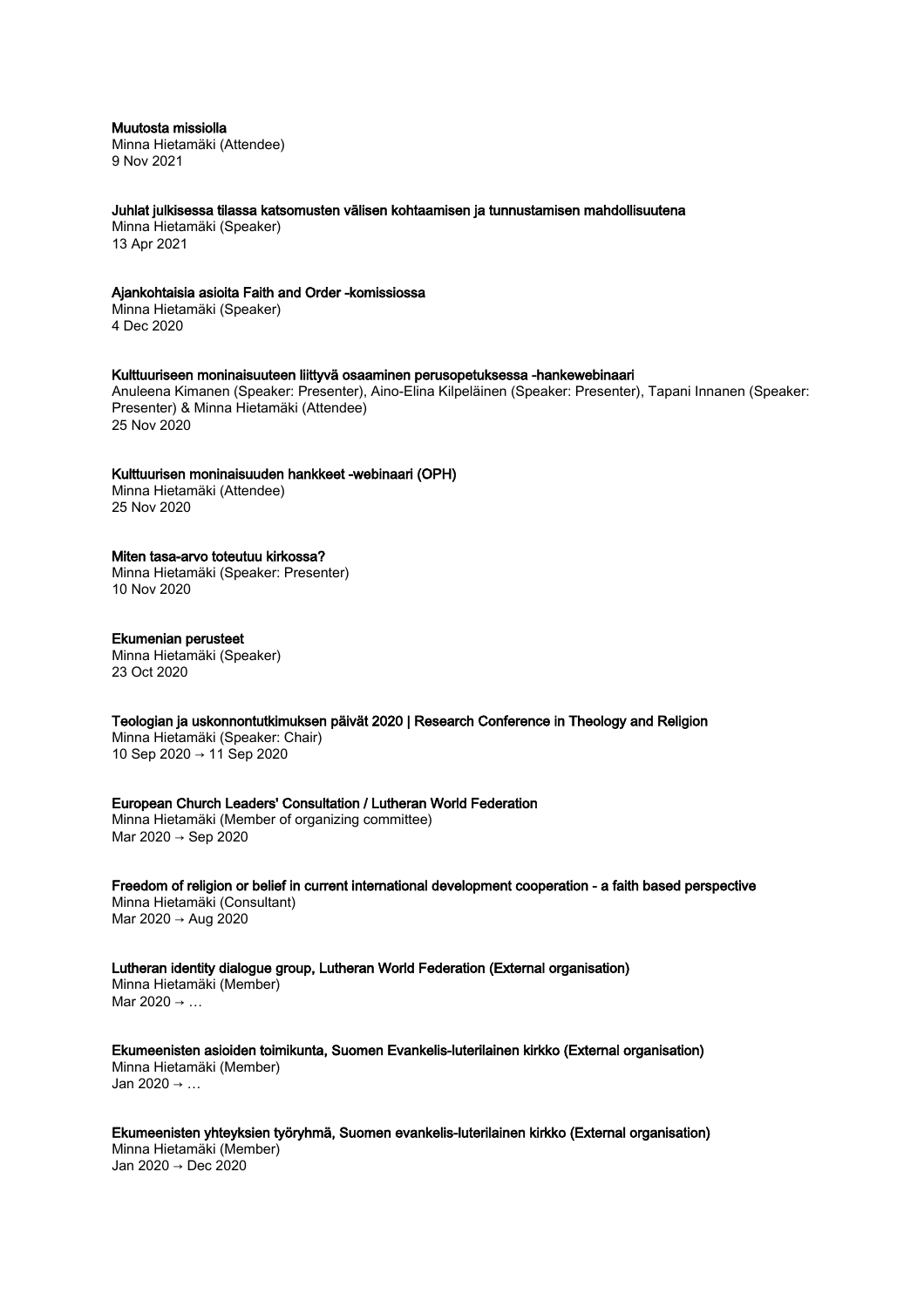## Luther-Agricola Society/Luther-Agricola -Seura (External organisation)

Minna Hietamäki (Board member) Jan 2020 → Dec 2020

Ekumenian uudet tuulet Minna Hietamäki (Speaker) & Sara Gehlin (Speaker) 12 Nov 2019

Luterilaisen maailmanliiton Sukupuolten välinen oikeudenmukauisuus -linjaus Minna Hietamäki (Speaker)

7 Nov 2019

Peruskurssien kehittämistyöryhmä Minna Hietamäki (Teacher) Oct 2019 → May 2021

## NNKY ekumeenisena toimijana

Minna Hietamäki (Speaker) 21 Sep 2019

#### Hyväksyvä tunnustaminen koulukontekstissa

Minna Hietamäki (Speaker) 7 Sep 2019

#### Selvitys diakonian viran uudistusprosessin tilasta 2019

Minna Hietamäki (Consultant) 30 Aug 2019

## Suomalainen teologinen kirjallisuusseura (Publisher)

Minna Hietamäki (Reviewer) 30 Aug 2019

#### Kirkon kansainvälisen työn seminaari

Minna Hietamäki (Attendee) 27 Aug 2019

## Opetushallitus, Kulttuuriseen moninaisuuteen liittyvän osaamisen kehittäminen perusopetuksessa -hankkeen johtoryhmä (External organisation)

Minna Hietamäki (Member) 1 Aug 2019 → Dec 2020

#### Sähköinen opetusmateriaali Erilaisia aineistoja teologiassa ja uskonnontutkimuksessa

Anuleena Kimanen (Teacher), Juha Pakkala (Participant), Tuija Laine (Participant), Tuomas Heikkilä (Participant), Minna Hietamäki (Participant), Heidi Rautalahti (Participant), Mitra Härkönen (Participant) & Aura Nortomaa (Participant) May 2019  $\rightarrow$  ...

## Al Amana Symposium on the Role of Religion in Reconciliation

Minna Hietamäki (Attendee) 29 Apr 2019 → 30 Apr 2019

## Recognition and Reconciliation

Minna Hietamäki (Speaker) 29 Apr 2019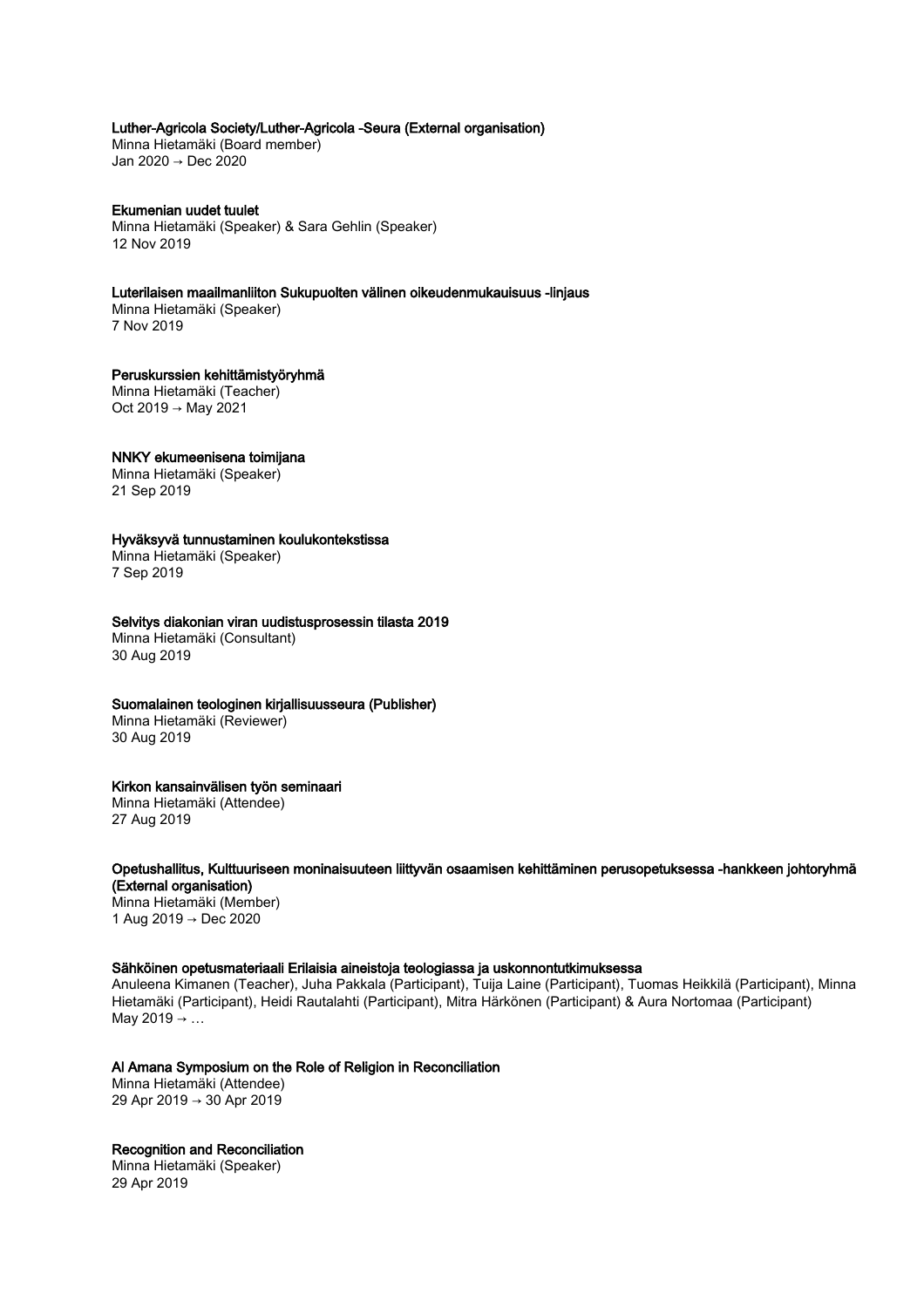## Durham University

Minna Hietamäki (Visiting researcher) 11 Feb 2019 → 13 Feb 2019

Rohkeus kirkollisissa uudistuksissa Minna Hietamäki (Speaker) 11 Jan 2019

## Seminaari luterilais-katolisesta dialogidokumentista Kasvavaa yhteyttä. Julistus kirkosta, eukaristiasta ja virasta

Minna Hietamäki (Speaker) 9 Jan 2019

Ecumenical and interfaith strategy Minna Hietamäki (Consultant) 1 Jan 2019 → 31 Dec 2019

## Verkkokurssin Johdatus teologiaan ja uskonnontutkimukseen laadinta

Anuleena Kimanen (Teacher), Maija Penttilä (Participant), Heikki Pesonen (Participant) & Minna Hietamäki (Participant) Jan 2019 → Sep 2019

## Luther-Agricola Society/Luther-Agricola -Seura (External organisation)

Minna Hietamäki (Board member)  $2018 \rightarrow ...$ 

## YWCA Finland (External organisation)

Minna Hietamäki (Chair) Nov 2017  $\rightarrow$  ...

## Scripta Instituti Donneriani Aboensis (Journal)

Minna Hietamäki (Reviewer) Oct 2017  $\rightarrow$  ...

## LWF Assembly

Minna Hietamäki (Participant) 9 May 2017 → 17 May 2017

## Gender as a theological question

Minna Hietamäki (Speaker) 5 May 2017

## Lutheran World Federation (External organisation)

Minna Hietamäki (Board member) May 2017 → …

## Self-Understanding of the Lutheran Communion

Minna Hietamäki (Speaker) 31 Jan 2017

## YMCA Sweden

Minna Hietamäki (Other role) 26 Jan 2017 → 29 Jan 2017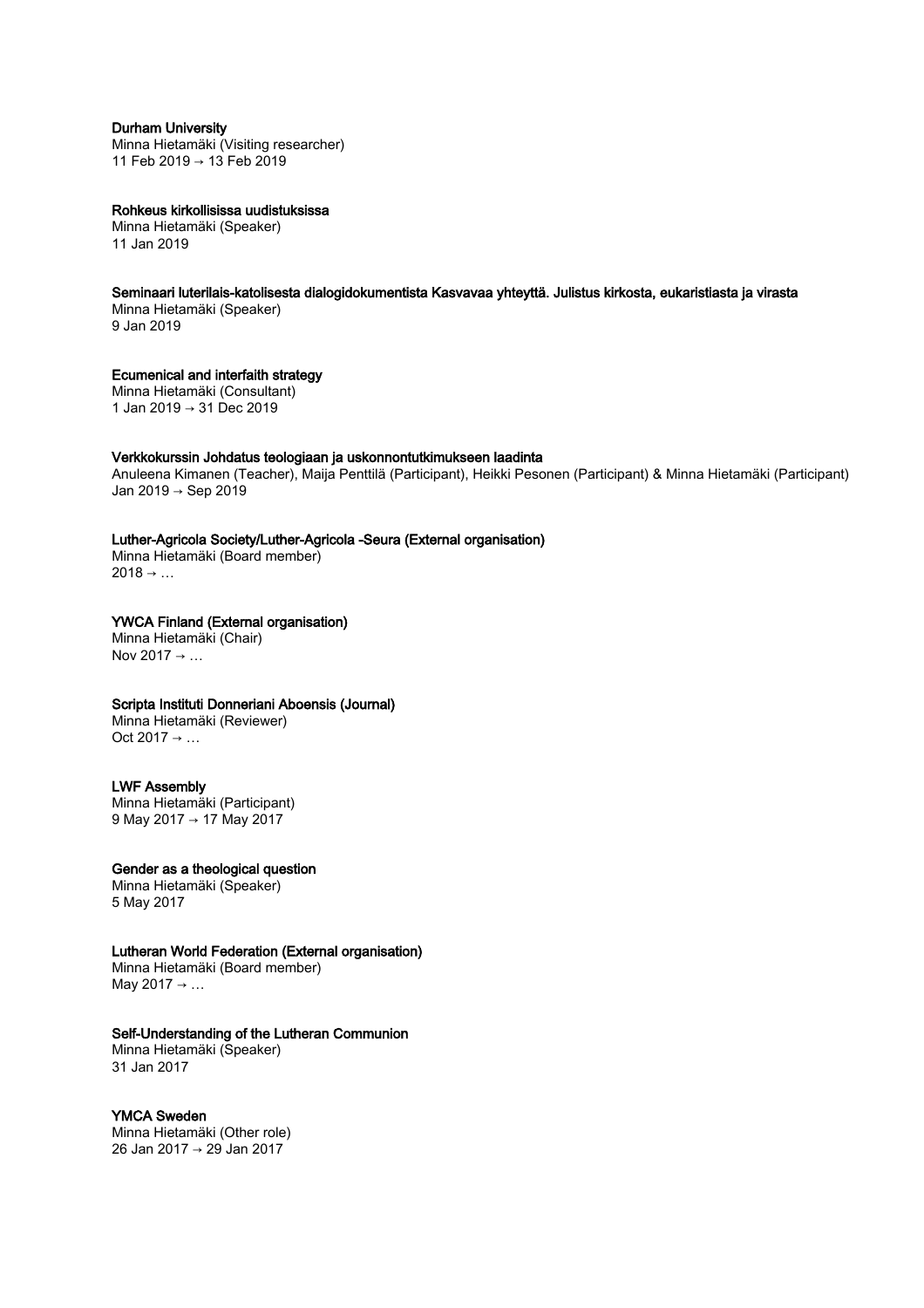## Luther-Agricola Society/Luther-Agricola -Seura (External organisation)

Minna Hietamäki (Board member)  $2017 \rightarrow ...$ 

## Lutheran World Federation (External organisation)

Minna Hietamäki (Member)  $2017 \rightarrow \ldots$ 

#### Globaalin luterilaisuuden monet kasvot ekumenian haasteena ja mahdollisuutena

Minna Hietamäki (Speaker) 15 Nov 2016

#### Societas Oecumenica 19th Academic Consultation

Minna Hietamäki (Secretary of organizing committee) 25 Aug 2016 → 31 Aug 2016

## Naisjärjestöjen keskusliitto (External organisation)

Minna Hietamäki (Chair) 28 Apr 2016

#### Suomen NNKY-liiton 120-vuotisjuhla

Minna Hietamäki (Speaker: Presenter) 28 Apr 2016

## Suomen NNKY-liitto (External organisation)

Minna Hietamäki (Chair) 16 Apr 2016

## Suomen NNKY-liitto (External organisation)

Minna Hietamäki (Chair) 12 Mar 2016

#### Politiikan tutkimuksen päivät

Minna Hietamäki (Speaker: Presenter) 10 Mar 2016

#### Suomen NNKY-liitto (External organisation)

Minna Hietamäki (Chair) 20 Feb 2016

#### Suomen NNKY-liitto (External organisation)

Minna Hietamäki (Chair) 16 Jan 2016

## Evangelical Lutheran Church of Finland (ELCF) (External organisation)

Minna Hietamäki (Expert member) 1 Jan 2016 → 30 May 2017

## Finnish Ecumenical Council (External organisation)

Minna Hietamäki (Chair) 1 Jan 2016 → …

#### Dogmatiikan proseminaari: järki

Minna Hietamäki (Teacher)  $2016 \rightarrow 2017$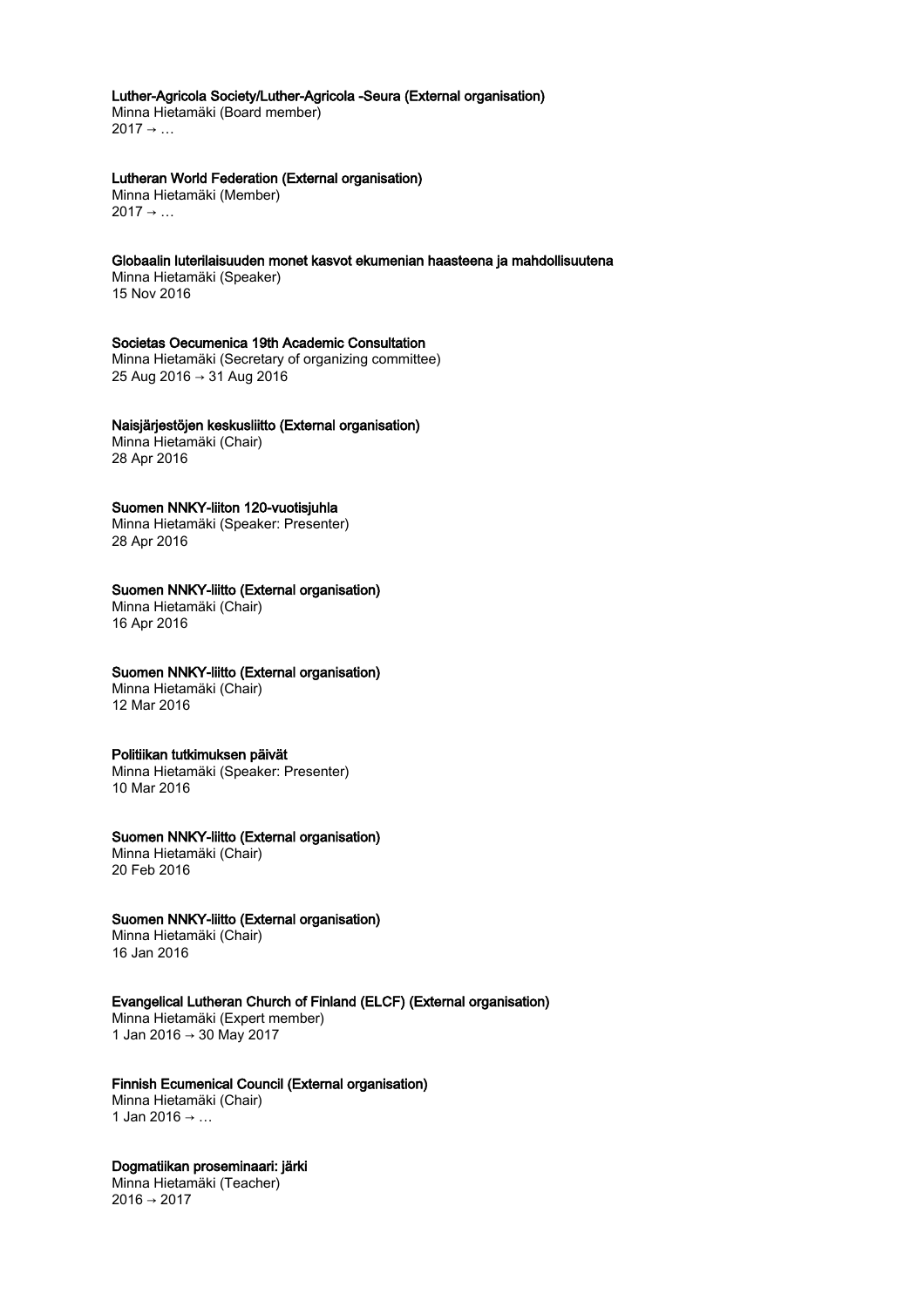#### Ecumenical Recognition and the Toleration of Otherness

Minna Hietamäki (Speaker) 2016

#### Gains and losses of the 2016 Finnish national curriculum of religious education

Minna Hietamäki (Speaker) 2016

## SY104 Moderni teologia

Minna Hietamäki (Teacher)  $2016 \rightarrow ...$ 

## Societas Oecumenica (External organisation)

Minna Hietamäki (Board member)  $2016 \rightarrow ...$ 

#### Sukupuoli ekumeenisessa teologiassa

Minna Hietamäki (Participant)  $2016 \rightarrow ...$ 

## Beate Bengard

Minna Hietamäki (Host) 12 Dec 2015 → 18 Dec 2015

#### Religion, Conflict, Dialogue

Minna Hietamäki (Teacher) 30 Nov 2015 → 4 Dec 2015

## American Academy of Religion

Minna Hietamäki (Speaker: Presenter) 20 Nov 2015 → 25 Nov 2015

## Ekumeeninen tunnustaminen - Luterilais-metodistinen dialogi

Minna Hietamäki (Participant) 28 Oct 2015

#### SY104 Moderni teologia

Minna Hietamäki (Teacher) 27 Oct 2015 → 26 Nov 2015

#### Ekumeniikan proseminaari

Minna Hietamäki (Teacher) 26 Oct 2015 → 30 Nov 2015

#### SY212 Moderni teologia

Minna Hietamäki (Teacher) 26 Oct 2015 → 30 Nov 2015

#### Kirkon ulkoasiainneuvosto (External organisation)

Minna Hietamäki (Board member) 12 Oct 2015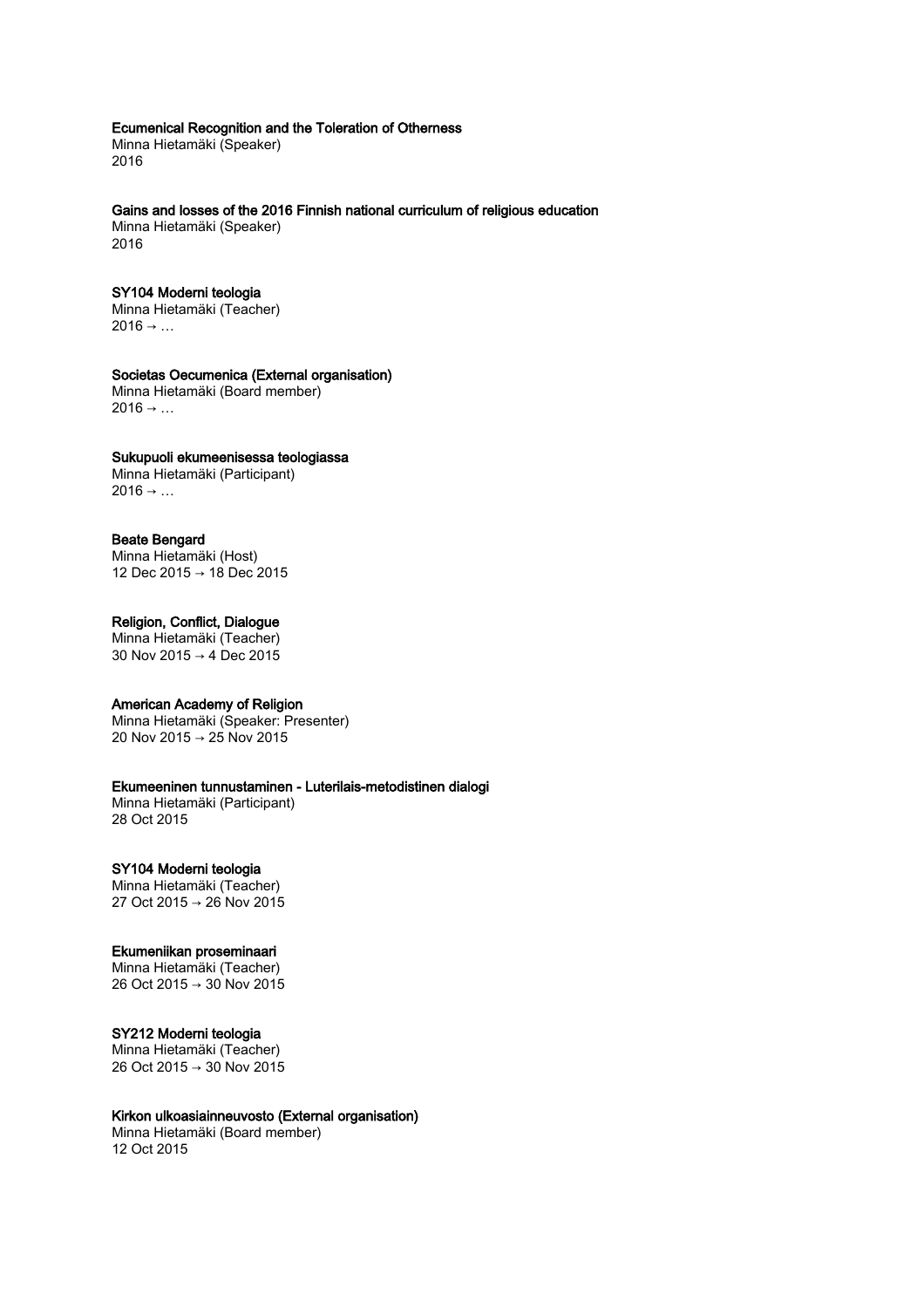#### Kansainvälisen ja ekumeenisen työn koulutusohjelma

Minna Hietamäki (Speaker: Presenter) 26 Sep 2015

## Linjaus sukupuolten välisestä oikeudenmukaisuudesta

Minna Hietamäki (Speaker: Presenter) 24 Sep 2015

## Suomen ekumeeninen neuvosto (External organisation)

Minna Hietamäki (Chair) 21 Sep 2015

#### Teologian tutkijakoulu

Minna Hietamäki (Speaker: Presenter) 18 Sep 2015

#### Ekumeniikan opillisia kysymyksiä Minna Hietamäki (Teacher)

9 Sep 2015 → 16 Oct 2015

## Evangelical Lutheran Church of Finland (ELCF) (External organisation) Minna Hietamäki (Member)

31 Aug 2015

#### Kirkon ulkoasiainneuvosto (External organisation)

Minna Hietamäki (Member) 20 Aug 2015 → 21 Aug 2015

#### The Origins of Religion in Philosophy, Theology and Religious Studies Minna Hietamäki (Speaker: Presenter)

8 Jun 2015 → 11 Aug 2015

## Kirkkohallitus (Publisher)

Minna Hietamäki (Editor) Jun 2015 → Aug 2015

#### Euroopan luterilaisten kirkonjohtajien tapaaminen

Minna Hietamäki (Speaker: Presenter) 11 May 2015 → 12 May 2015

#### Suomen ekumeeninen neuvosto (External organisation)

Minna Hietamäki (Chair) 4 May 2015

## Reformaation merkkivuosi ekumeenisena mahdollisuutena

Minna Hietamäki (Chair) 27 Apr 2015

## Suomen ekumeeninen neuvosto (External organisation)

Minna Hietamäki (Member) 27 Apr 2015

## University of Lund

Minna Hietamäki (Visiting lecturer) 14 Apr 2015 → 15 Apr 2015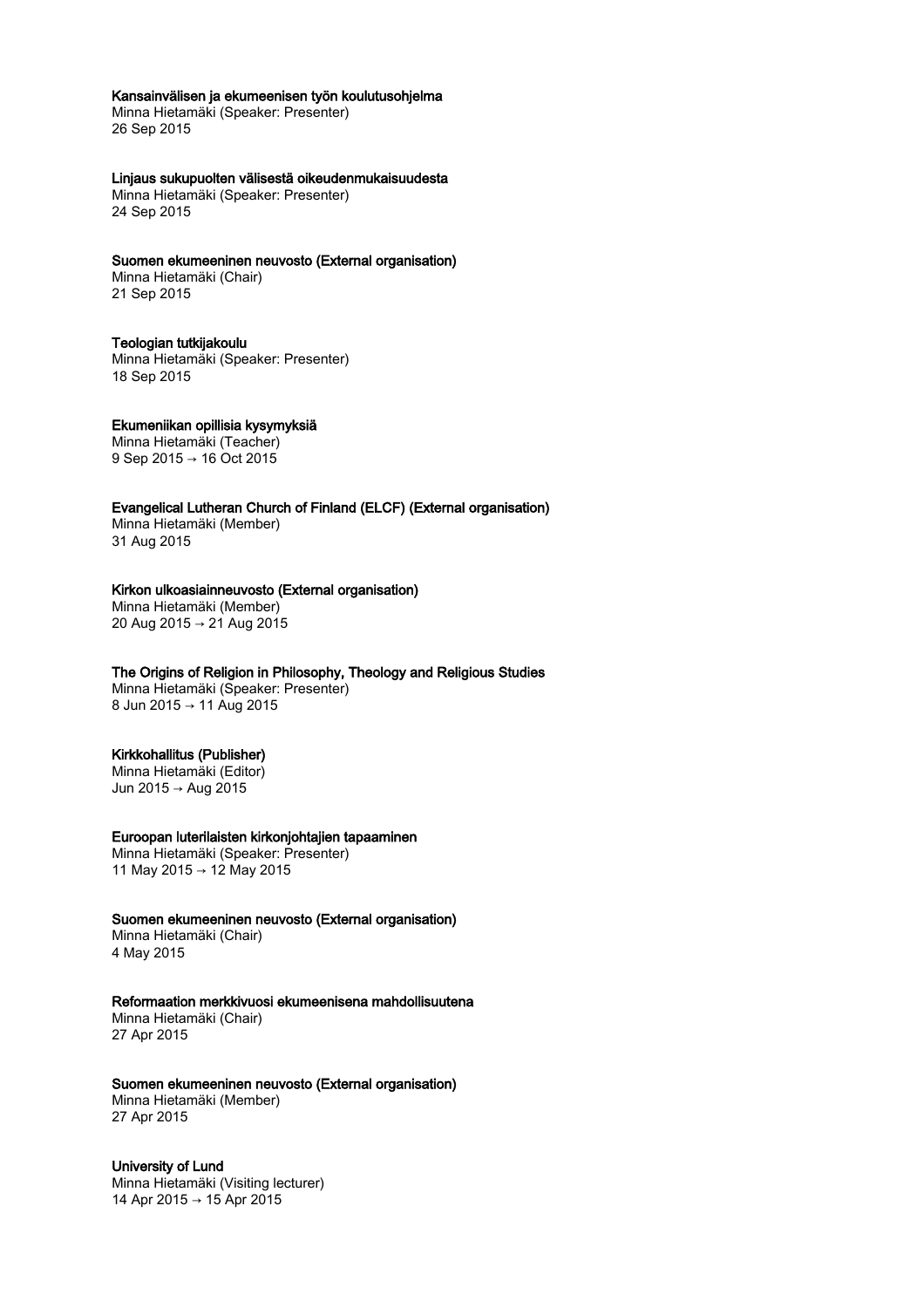Lutheran World Federation (External organisation)

Minna Hietamäki (Chair) 10 Mar 2015 → 13 Mar 2015

Suomen ev. lut. kirkko / Kirkkohallitus (External organisation) Minna Hietamäki (Member) 9 Mar 2015

Suomen ev. lut. kirkko / Kirkkohallitus (External organisation) Minna Hietamäki (Member) 9 Mar 2015

Avioliitto ennen ja nyt -seminaari Minna Hietamäki (Speaker: Presenter) 2 Mar 2015

#### Lutheran World Federation (External organisation)

Minna Hietamäki (Expert member) 21 Feb 2015 → 26 Feb 2015

## Suomen ekumeeninen neuvosto (External organisation)

Minna Hietamäki (Board member) 9 Feb 2015

Evangelical Lutheran Church of Finland (ELCF) (External organisation) Minna Hietamäki (Chair) 3 Feb 2015

Evangelical Lutheran Church of Finland (ELCF) (External organisation)

Minna Hietamäki (Member) 7 Jan 2015

#### Nordic Conference on Systematic Theology

Minna Hietamäki (Speaker: Presenter) 7 Jan 2015 → 10 Jan 2015

Edukustannus (Publisher) Minna Hietamäki (Member of editorial board) 1 Jan 2015 → 31 Jul 2016

Vertaisarviointi (Journal) Minna Hietamäki (Reviewer) 2015

Evangelical Lutheran Church of Finland (ELCF) (External organisation) Minna Hietamäki (Member) 19 Dec 2014  $\rightarrow$  ...

Evangelical Lutheran Church of Finland (ELCF) (External organisation) Minna Hietamäki (Member) 8 Dec 2014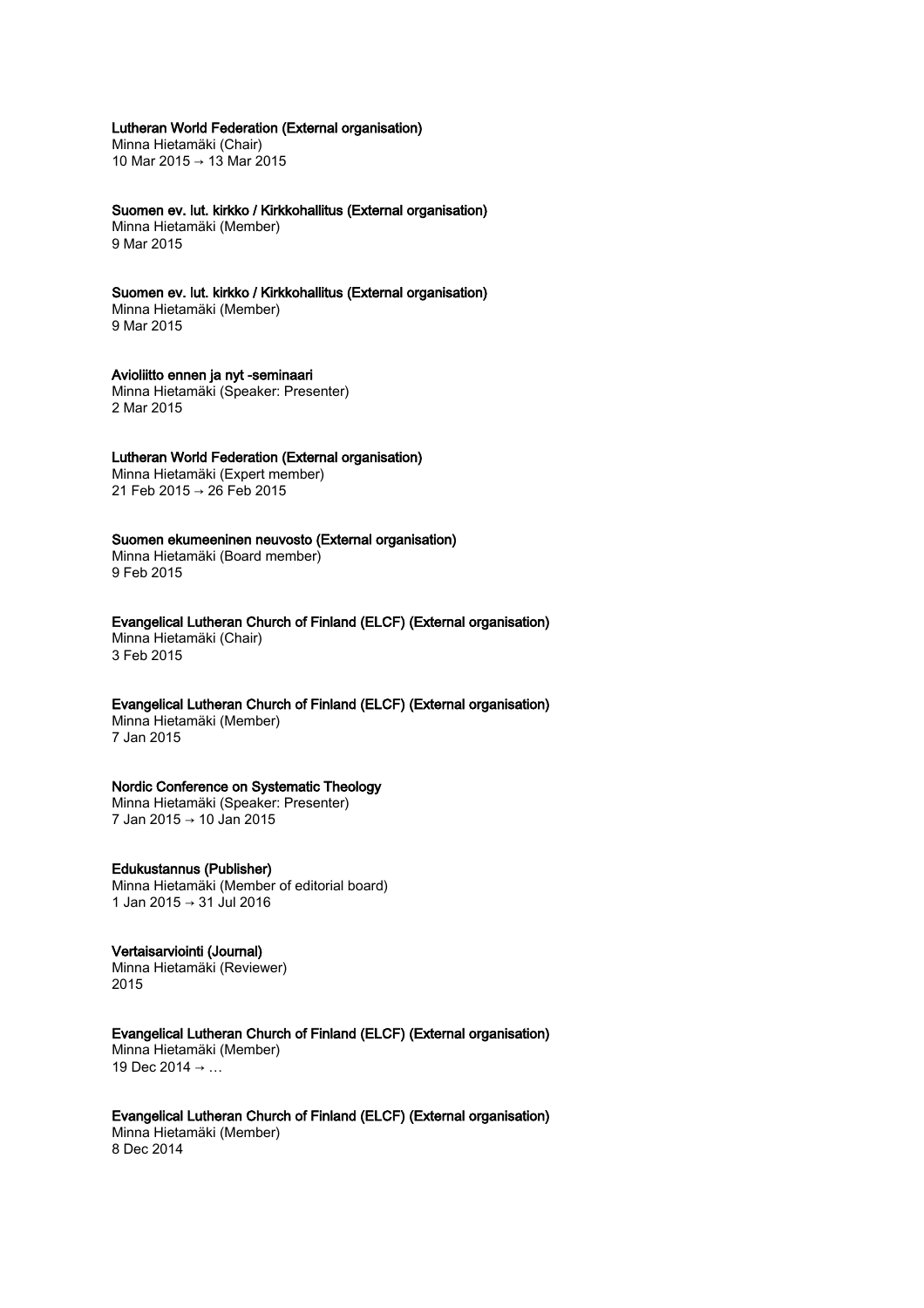## Finnish Ecumenical Council (External organisation)

Minna Hietamäki (Board member) 8 Dec 2014

## Suomen ekumeeninen neuvosto (External organisation)

Minna Hietamäki (Chair) 6 Dec 2014

#### Fuller Theological Seminary

Minna Hietamäki (Other role) 21 Nov 2014

## American Academy of Religion

Minna Hietamäki (Speaker: Presenter) 19 Nov 2014 → 26 Nov 2014

## Uskonto ja identiteettipolitiikka

Minna Hietamäki (Member of organizing committee) 12 Nov 2014 → 13 Nov 2014

## Uskonto ja identiteettipolitiikka

Minna Hietamäki (Speaker: Presenter) 12 Nov 2014 → 13 Nov 2014

## Suomen Pelastusarmeijan 125-vuotisjuhla

Minna Hietamäki (Speaker: Presenter) 9 Nov 2014

## Lutheran World Federation, European Regional Meeting

Minna Hietamäki (Speaker: Presenter) 27 Oct 2014 → 29 Oct 2014

#### Maailmanlaaja kirkko

Minna Hietamäki (Speaker: Presenter) 21 Oct 2014

## Finnish Ecumenical Council (External organisation)

Minna Hietamäki (Member) 16 Oct 2014 → 17 Oct 2014

#### Kirkon ulkoasiainneuvosto (External organisation)

Minna Hietamäki (Member) 13 Oct 2014

## Nordic Faith and Order Meeting

Minna Hietamäki (Attendee) 2 Sep 2014 → 4 Sep 2014

#### Societas Oecumenica (External organisation)

Minna Hietamäki (Secretary) 25 Aug 2014 → …

## Societas Oecumenica

Minna Hietamäki (Attendee) 23 Aug 2014 → 26 Aug 2014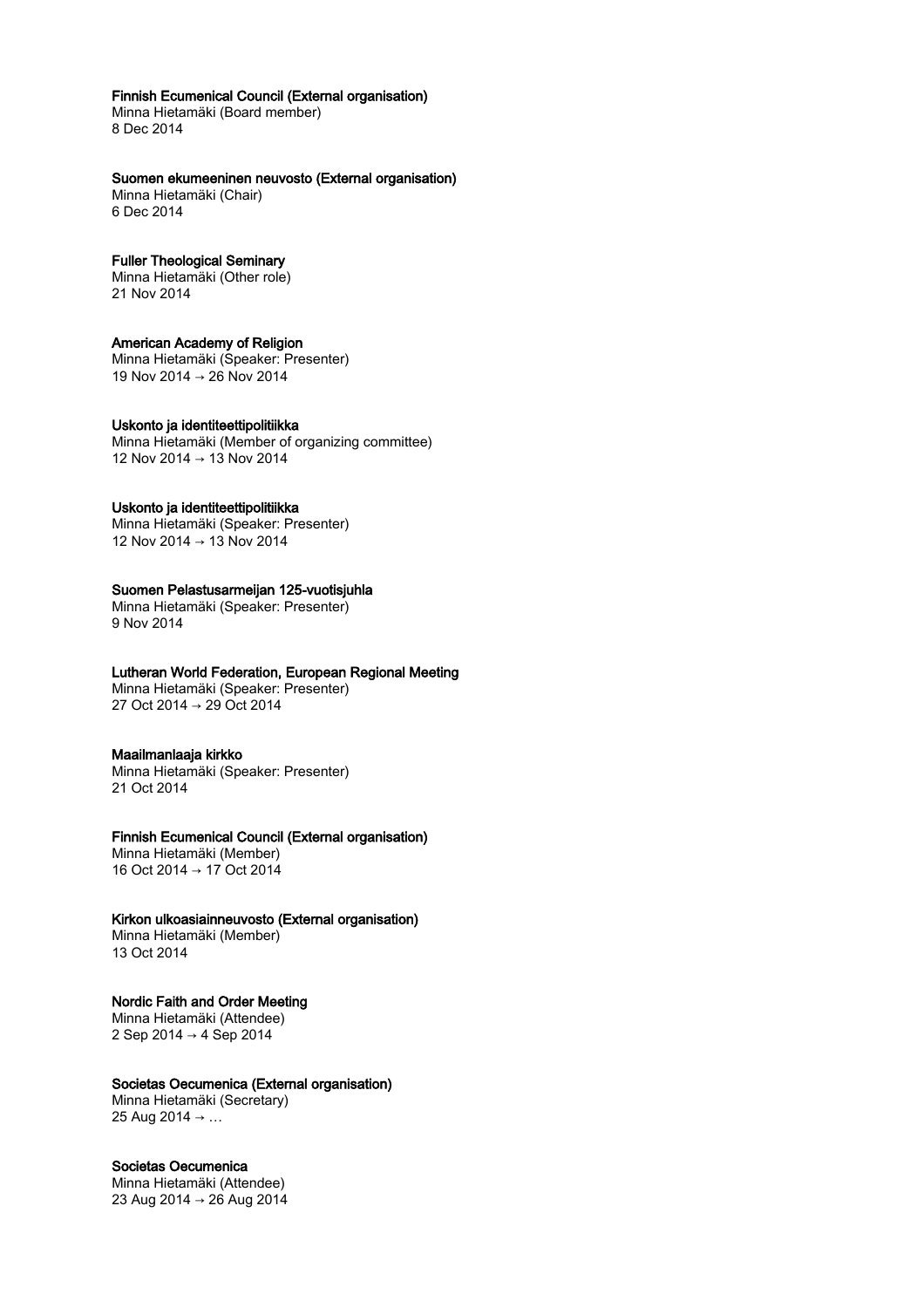## Kirkon ulkoasiainneuvosto

Minna Hietamäki (Attendee) 22 Aug 2014 → 23 Aug 2014

Väitöskirjan ohjaaja Minna Hietamäki (Supervisor) 1 Aug 2014 → ...

Luterilainen maailmanliitto (External organisation)

Minna Hietamäki (Board member) 11 Jun 2014 → 17 Jun 2014

Evangelical Lutheran Church of Finland (ELCF) (External organisation) Minna Hietamäki (Member) 19 May 2014

#### World Council of Churches (External organisation)

Minna Hietamäki (Member) 12 May 2014 → 13 Jun 2014

## Finnish Ecumenical Council (External organisation)

Minna Hietamäki (Chair) 8 May 2014

## Väitöskirjan ohjaaja

Minna Hietamäki (Supervisor) 1 May 2014 → …

## Suomen ekumeeninen neuvosto (External organisation)

Minna Hietamäki (Member) 7 Apr 2014

#### Lutheran World Federation (External organisation)

Minna Hietamäki (Chair) 17 Mar 2014 → …

Meeting of the working group of "Self-Understanding of the Lutheran Communion"

Minna Hietamäki (Speaker: Presenter) 17 Mar 2014 → 21 Mar 2014

## Suomen evankelisluterilainen kirkko (External organisation)

Minna Hietamäki (Member) 14 Mar 2014

#### Suomen ekumeeninen neuvosto (External organisation)

Minna Hietamäki (Member) 4 Mar 2014

#### Luterilainen maailmanliitto (External organisation)

Minna Hietamäki (Board member) 1 Mar 2014 → …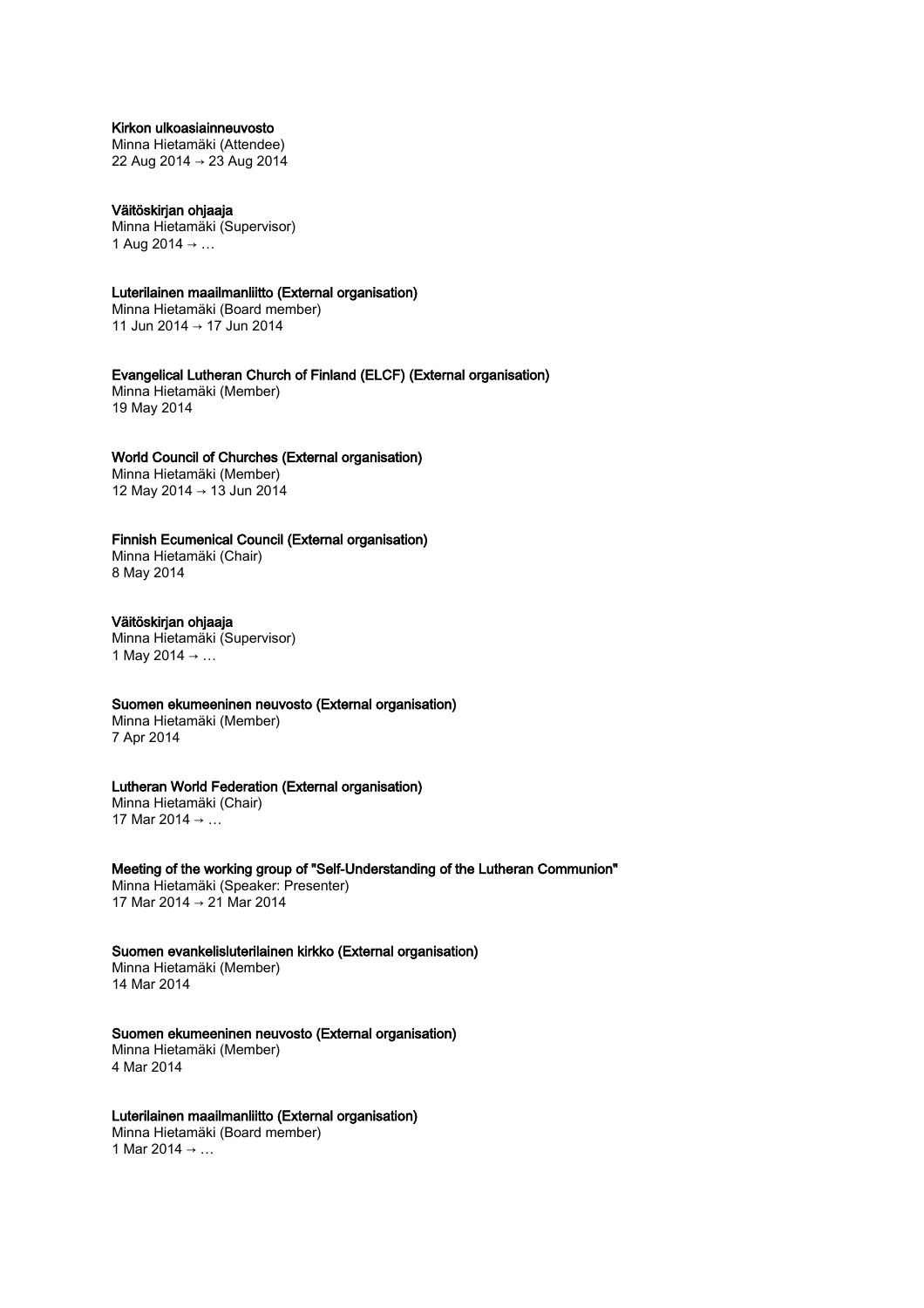## Suomen ekumeeninen neuvsto (External organisation)

Minna Hietamäki (Chair) 5 Feb 2014

## Finnish Ecumenical Council (External organisation)

Minna Hietamäki (Member) 27 Jan 2014

## Suomen evankelisluterilainen kirkko (External organisation) Minna Hietamäki (Member)

27 Jan 2014

Kirkkko: kohti yhteistä näkyä -dokumentin suomenkielisen käännöksen julkaisu Minna Hietamäki (Speaker: Presenter) 23 Jan 2014

Kirkkojen maailmanneuvoston yleiskokous - ekumeniikkaa käsittelevä tapahtuma Minna Hietamäki (Speaker: Presenter) 7 Nov 2013

Kirkkojen maailmanneuvoston yleiskokous, teologisen koulutuksen kanava Minna Hietamäki (Member of organizing committee) 31 Oct 2013 → 5 Nov 2013

## Ecumenical Seminar

Minna Hietamäki (Speaker: Presenter) 6 Jun 2013

## Strasbourg Ecumenical Institute

Minna Hietamäki (Other role) 4 Jun 2013 → 6 Jun 2013

#### Ecumenical Seminar

Minna Hietamäki (Speaker: Presenter) 3 Jun 2013 → 4 Jun 2013

#### Kansainvälisen työn erityiskoulutus kotimaan henkilöstölle

Minna Hietamäki (Member of organizing committee) Feb 2013

## Recognition in Religion

Minna Hietamäki (Speaker: Presenter) 10 Jan 2013

## Evangelical Lutheran Church of Finland (ELCF) (External organisation)

Minna Hietamäki (Member)  $2013 \rightarrow 2016$ 

#### Suomen ekumeeninen neuvosto (External organisation)

Minna Hietamäki (Board member)  $2013 \rightarrow ...$ 

## Ikkuna ekumeniaan

Minna Hietamäki (Speaker: Presenter) 16 Mar 2012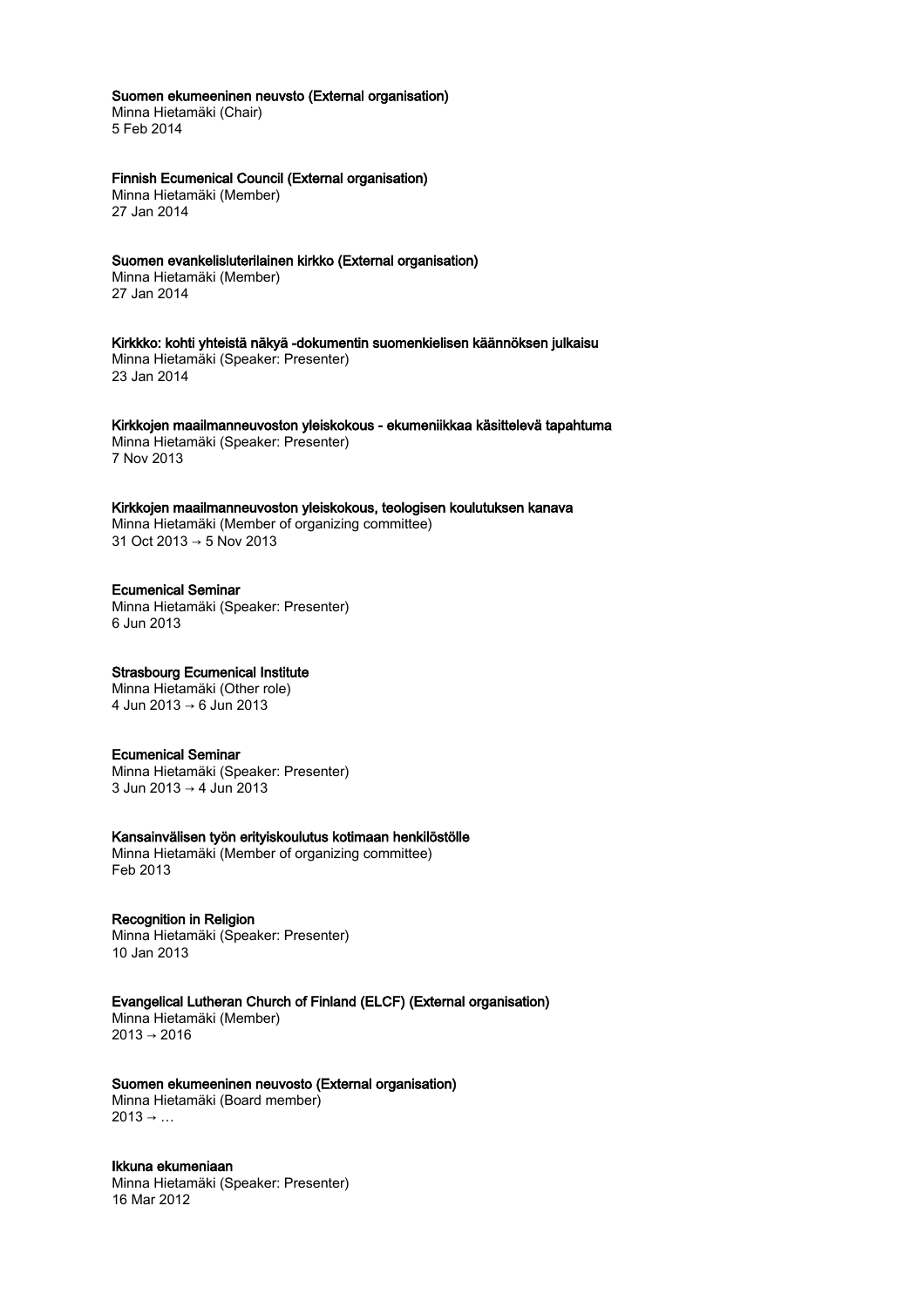#### Svenska kyrkans forskardagar

Minna Hietamäki (Speaker: Presenter) 13 Oct 2011

#### Kirkon kansainvälisen työn koulutus

Minna Hietamäki (Speaker: Presenter) Apr 2010

## Called to be the One Church

Minna Hietamäki (Speaker: Presenter) 7 Oct 2009 → 13 Oct 2009

#### Kirkon kansainvälisen työn koulutus

Minna Hietamäki (Speaker: Presenter) Apr 2009

## Kansallinen teologian tutkijakoulu

Minna Hietamäki (Speaker: Presenter) 2009

## Kirkkohallitus (External organisation)

Minna Hietamäki (Member)  $2008 \rightarrow 2013$ 

## Leuven Encounters in Systematic Theology VI

Minna Hietamäki (Secretary of organizing committee) 7 Nov 2007 → 10 Nov 2007

## Suomen ekumeeninen neuvosto (External organisation)

Minna Hietamäki (Chair)  $2007 \rightarrow ...$ 

## WCC - Faith and Order (External organisation)

Minna Hietamäki (Member) 2007 → 2013

#### Ecumenical Research Forum/Arbeithsgemeinschaft Ökumenische Forschung (External organisation)

Minna Hietamäki (Board member)  $2006 \rightarrow 2008$ 

## Katholieke Universiteit Leuven

Minna Hietamäki (Visiting researcher)  $2006 \rightarrow 2007$ 

#### Katholieke Universiteit Leuven Minna Hietamäki (Visiting researcher)  $2004 \rightarrow 2005$

# Prizes

PhD conferred with honours Hietamäki, Minna (Recipient), 2011